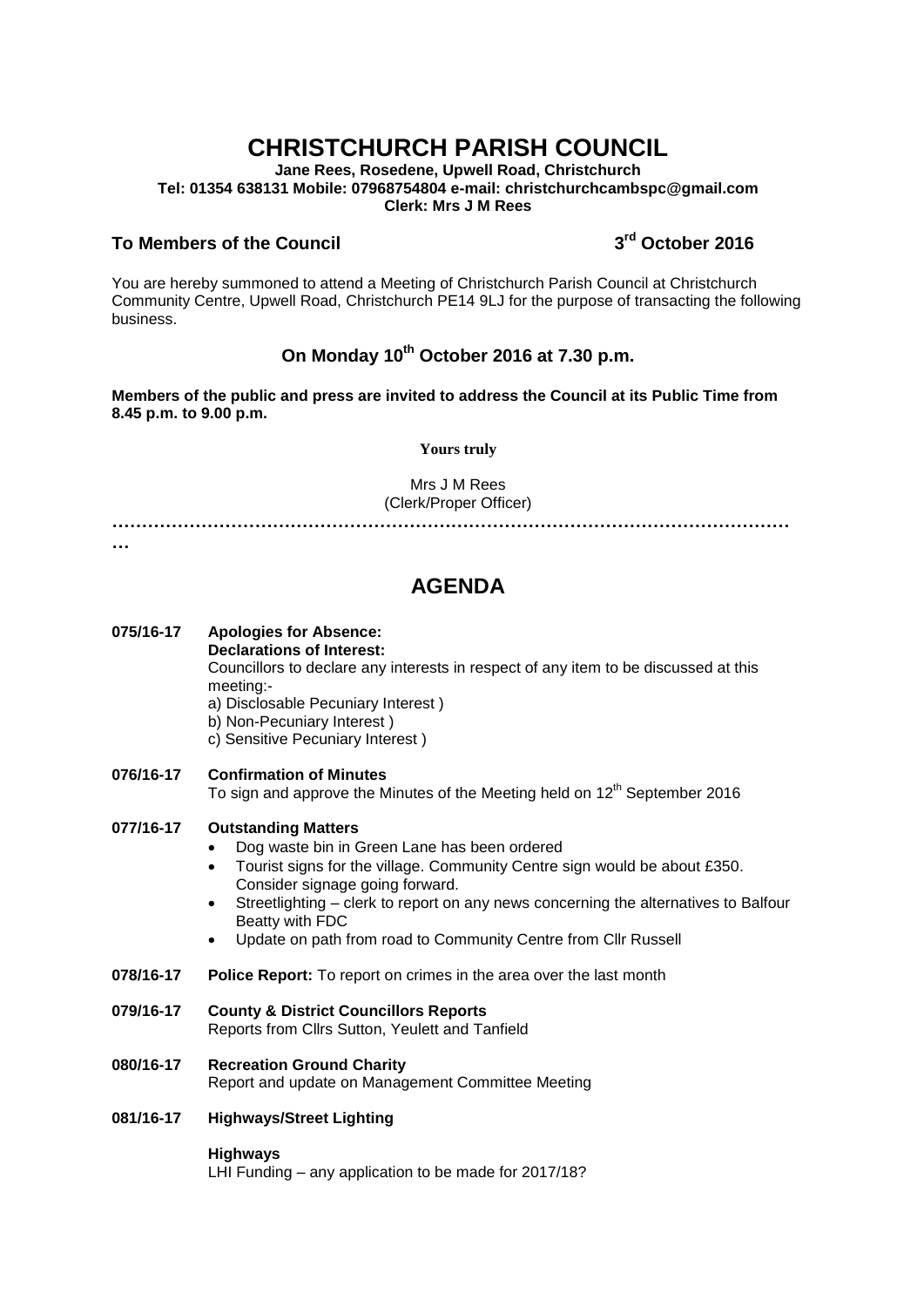#### **Street Lighting**

## **082/16-17 Planning/Development**

**Application: F/YR16/0830/F -** change of use of land at Kotilo, Euximoor Drove **F/YR16/0781/F** – erection of 2 storey rear development at Albert House, 52 Church Road, Christchurch

Scan of plans for both sent to PC members 3/10/16 by email

# **083/16/17 Hedges and Trees** Details of overhanging trees and hedges to be collated with a view to Clerk sending letter on behalf of PC

### **084/16-17 Recreation Ground** Dog mess is an ongoing issue

#### **085/16-17 The Annual Meeting of the Parish**

A meeting for press and parish where the PC (and councillors) report on what they are doing. Irt is possible to include other village groups. The parishioners and press may express their opinions on what the PC are doing. Do we wish to hold such an event in 2017. It is held in March/April/May

#### **Staffing**

Clerk's probation period is finished. Decision to be made on whether Jane has passed the probation period and her future.

# **086/16-17 Correspondence**

- **Flood Awareness Scoping questionnaire**
- **Electoral Review of Cambridgeshire** see report at [www.lgbce.org.uk](http://www.lgbce.org.uk/)
- **Audit return for year ended 31 March 2016**
- **Alzheimer's Society**
- **Tesco Bags of Change**
- **Community Highways Volunteering Scheme**

## **087/16-17 Income and Expenditure**

|  | a) Received:                                      |          |
|--|---------------------------------------------------|----------|
|  | <b>Transparency Fund</b>                          | £1310.38 |
|  | Precept – second instalment                       | £6602.50 |
|  | Retention Sum - Village hall, Rural Capital Grant | £2500.00 |
|  |                                                   |          |

|  | b) Members to consider and approve the following accounts for payment: |         |
|--|------------------------------------------------------------------------|---------|
|  | Clerk salary and home office allowance                                 | £275.35 |
|  | (paid by bank transfer on 1 <sup>st</sup> October 2016 as agreed)      |         |
|  | Insurance $-3$ dog bins added                                          | £802.63 |
|  | Printer                                                                | £129.98 |

- c) Report on income and expenditure
- d) Laptop Parish Council Laptop to be purchased following receipt of Transparency Fund grant. Decision to be made on which laptop. Printer has been purchased - Lexmark

#### **088/16-17 Public Time**

#### **089/16-17 Agenda Items/Next Meeting**